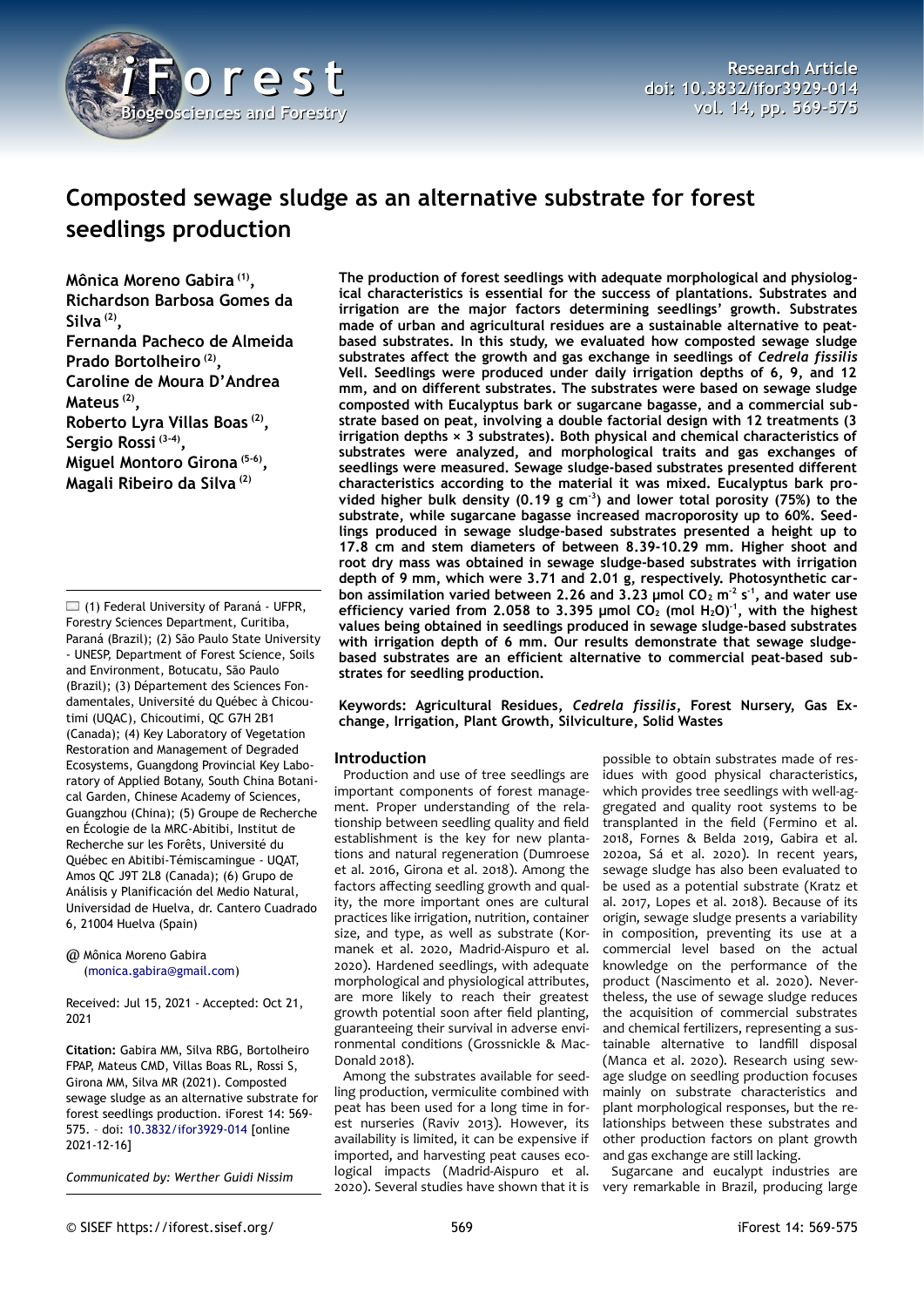amounts of waste. *Eucalyptus* is the most important source of biomass for paper pulp and wood industries, which generate large amounts of waste since the bark is not used as a valuable product (Chemetova et al. 2018). In 2018, the Brazilian forestry sector produced 52 Mt of solid waste, 36.9 Mt of which was composed of barks, branches, and leaves (IBA 2019). Another agro-industrial residue, sugarcane bagasse, is the waste of the sugar and biofuel industries. It represents 30-33% of the weight of sugarcane, and it is mostly used for energy, but remains an important environmental problem (Sahu 2018, Braga et al. 2019). The use of these residues as substrates for forest seedlings is an important alternative, reducing environmental impact and aggregating value for these products (Chemetova et al. 2018, Lopes et al. 2018).

*Cedrela fissilis* Vell. is a native species from South America. Its wood is known for the high quality, rich extractive compounds, and natural durability, making it a promising species for commercial plantations (Georgin et al. 2019). In addition to its economic importance, it is considered among Brazilian endangered species (Barstow 2018). Both aspects raise the need for developing studies on its distribution, silvicultural treatments, breeding, and genetic selection (Navroski et al. 2016), as well as factors influencing the seedlings' production and establishment after planting.

The aim of this study was to evaluate how substrates based on composted sewage sludge affect the growth and gas exchange of *Cedrela fissilis* seedlings under different irrigation depths. Our hypotheses are that: (i) substrates based on sewage sludge mixed with sugarcane bagasse or eucalyptus bark enable growth and biomass accumulation similar to the commercial substrate; and (ii) seedlings in a substrate with lower water holding capacity need higher irrigation depths to maintain growth and photosynthetic activity.

## **Material and methods**

*Experimental design and plant material* The experiment was conducted between November 2016 and April 2017 in a suspended, sectored nursery in Botucatu (São Paulo State), Brazil (22° 51′ S, 48° 25′ W; 780 m a.s.l.). The climate of the region is tropical, with hot and rainy summers and dry winters. The mean annual temperature is 19.1 °C, and annual precipitation is 1324 mm. The region has the typical vegetation of a seasonal semi-deciduous forest under the Tropical Atlantic Forest biome.

*C. fissilis* seedlings were produced from seeds collected from mother trees in Botucatu and grown in polyethylene tubes (92 cm<sup>3</sup> volume) containing different substrates. Two seeds per tube were sowed. The tubes were placed in polypropylene trays, which were kept in a greenhouse at 50% full solar radiation and irrigated with 200 L h<sup>1</sup> flow micro-sprinklers, automatically activated for 20 seconds, every 30 minutes from 9 AM to 4 PM for 30 days. After germination, one plant was maintained in each tube. The experiment was carried out in a completely randomized design with a  $3 \times 3$  factorial scheme (three substrates × three irrigation depths). Each treatment consisted of four replications of 12 seedlings, totaling 48 seedlings per treatment (overall, 432 seedlings).

#### *Treatments*

The substrates were produced from domestic sewage sludge resulting from treatment in Up-flow Anaerobic Sludge Blanket (UASB) reactor system and complementary treatment with conventional activated sewage sludge. The sludge was composted with structuring residues (sugar cane bagasse or *Eucalyptus* sp. bark) for 90 days, at a ratio of 1:3 v:v. Sugarcane bagasse and Eucalyptus bark are industrial residues obtained from the sugar and paper industries. In addition to the social and environmental issues, these residuals have a fibrous structure with the potential to improve the physical characteristics of sewage sludge. Mixtures were arranged into piles in a 150 micron plastic-covered composting patio supported by metal frame with open sides. Piles were turned by a composting machine twice a week for the entire composting period.

The resultant materials from the sewage sludge composting process were used as substrates. These consisted of sewage sludge composted with sugarcane bagasse (1:3 v:v – SCB) and sewage sludge composted with *Eucalyptus* bark (1:3 v:v – SEB). As a control, we used a commercial substrate composed of *Sphagnum* peat, vermiculite, and roasted rice husk (2:1:1 v:v:v). Domestic sludge lacks in heavy metals (Nascimento et al. 2020), and no pathogenic microorganism was detected in the material used as substrate after the composting process.

The seedlings trays were placed into suspended beds, covered with light-diffusing plastic in an area under full sunlight in the nursery to start the application of different irrigation depths. In each tray, the density was 120 tubes  $m<sup>2</sup>$ . Water management involved applying three daily irrigation depths (6, 9, and 12 mm) in two installments, both at 10 AM and 2 PM. Irrigation depths were defined from studies by Silva & Silva (2015).

All treatments received the same amount of growth fertilizer during the application of irrigation depths. Seedlings received 3 mm of a nutrient solution *via* fertigation by the micro-sprinkler system twice a week. The macronutrient solution consisted of purified mono ammonium phosphate, magnesium sulfate, potassium chloride, calcium nitrate, and urea fertilizers at the concentrations of 488, 155.4, 328.1, 312, 72.2, and 98.8 mg  $L^1$  of N, P, K, Ca, Mg and S, respectively. The micronutrient solution consisted of boric acid, sodium, molybdate

and manganese sulfates, zinc, copper, and iron at the concentrations of 4.6, 3.9, 1.2, 0.6, 0.3 and 2.5 mg L<sup>1</sup> of B, Mn, Zn, Cu, Mo, and Fe, respectively. At 120 days after sowing, seedlings started to receive a nutrient solution composed of potassium chloride at a concentration of  $750$  mg  $L<sup>1</sup>$  K. We carried out the experiment until at least one of the treatments presented seedlings that were suitable for field planting, *i.e.*, with a well-developed root across the whole substrate.

#### *Measurements and data collection*

To determine the substrates' properties, we measured total porosity, macroporosity, microporosity, and water holding capacity of each substrate according to the methodology described by Guerrini & Trigueiro (2004). This methodology consisted in filling polyethylene tubes with the substrates, letting them under the water for 24 h, weighting, let them drain for 1 h, and then weighting again. After, substrates were dried in an oven for 24 h and then weighed again. Physical attributes were calculated using these data. Chemical characterization of available nutrients was performed according to Sonneveld (1988), which assessed the concentrations of N, P, K, Ca, Mg, S, Na, B, Cu, Fe, Mn, Zn, as well as pH and electrical conductivity (EC) of the substrates. It consists of aqueous extraction in a proportion of 1:1.5 (v:v), stirred for 30 minutes, and then filtered through medium filtering paper (Nalgon 3550).

To evaluate seedlings' growth at the end of the experiment (151 days after sowing), we measured height, stem diameter, shoot, root, and total dry mass, and Dickson quality index (DQI). To measure height (cm), we used a millimeter ruler, measuring from the stem to the apical bud. Stem diameter (mm) was measured using a digital caliper positioned horizontally on the seedling stem. Shoot and root dry mass (g) was obtained by sectioning the seedling at stem height. The root systems were washed in running water to remove the substrate and placed in paper bags in a drying oven at 70 °C until reaching a constant mass. Total dry mass and Dickson quality index (DQI) were determined by the combination of the abovementioned growth variables.

The gas exchange was evaluated with an infrared gas analyzer IRGA, model LI 6400® (LI-COR, Lincoln, NE, USA). Gases were evaluated at the end of the experiment, between 9 AM and 11 AM, during a sunny day. The  $CO<sub>2</sub>$  concentration used as reference was the one from the environment, which varied between 380 and 400 µmol CO<sub>2</sub> mol<sup>-1</sup>. Carbon assimilation (A, umol CO<sub>2</sub>  $m<sup>2</sup>$  s<sup>-1</sup>), transpiration (*E*, mol H<sub>2</sub>O m<sup>-2</sup> s<sup>-1</sup>), stomatal conductance (*g<sub>s</sub>*, mol H<sub>2</sub>O m<sup>2</sup> s<sup>1</sup>), and intracellular carbon concentration (*C*i, µmol CO<sub>2</sub> mol air<sup>1</sup>) were recorded. From this data, we calculated the water use efficiency [WUE,  $\mu$ mol CO<sub>2</sub> (mol H<sub>2</sub>O)<sup>-1</sup>], determined by the *A/E* ratio, and the carboxyla-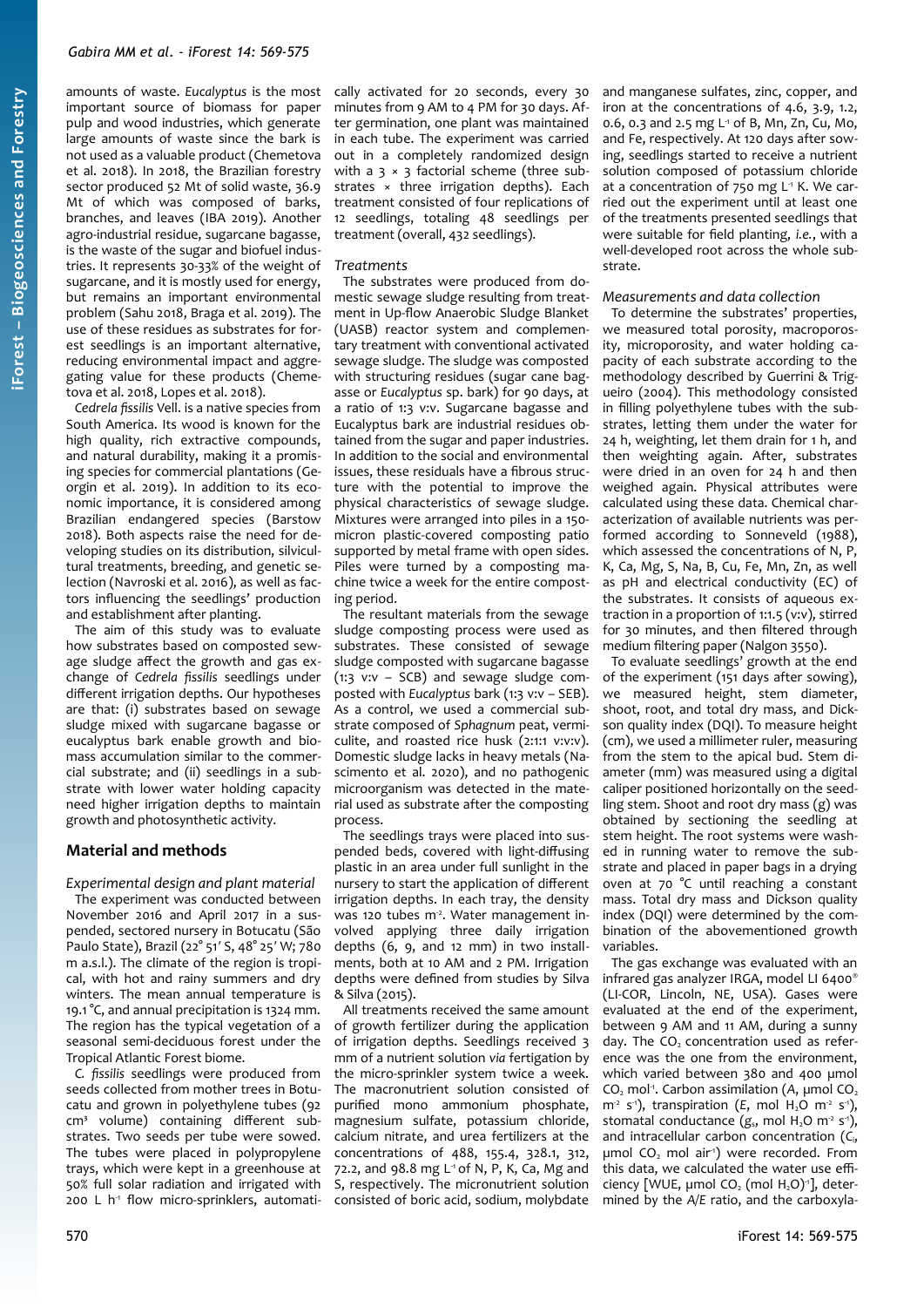tion efficiency, determined by the *A*/*C*<sup>i</sup> ratio.

# *Statistical analysis*

Data were submitted to the Shapiro-Wilk test to verify the normality of the variables and to Bartlett test to verify homogeneity of variances; we did not perform data transformation for statistical analysis. Analyses of Variance (ANOVA) was performed for physical and chemical characteristics of the substrates, and for growth and gas exchange data. Tukey test was applied for multiple comparisons. We used the R software to perform analysis (R Core Team 2020).

# **Results**

## *Physical and chemical characteristics of substrates*

The physical characteristics varied greatly according to substrate composition ([Tab.](#page-2-0) [1\)](#page-2-0). Compared with the other substrates, SCB increased macroporosity up to 60%; water holding capacity decreased to 14.0 mL 55  $cm<sup>3</sup>$ , the lowest value among the substrates used in this experiment. The characteristics of SCB differed mostly from CS, which presented the highest microporosity and water holding capacity, 59.0% and 29.7 mL 55 cm<sup>-3</sup>, respectively. SEB provided intermediate values of macroporosity (32.3%), microporosity (43.0%), and water holding capacity (22.0%), as well as the highest bulk density (0.19  $g$  cm<sup>-3</sup>) and the lowest total porosity (75.0%).

The substrates with sewage sludge had more acidic pH (5.92 for SEB and 4.93 for SCB) and superior electrical conductivity (3.45 for SEB and 2.93 for SCB) compared to the commercial substrate (6.30 pH and 0.89 dS m<sup>-1</sup>). Overall, the macronutrient and micronutrient contents of sewage sludge substrates were higher than those of the commercial substrate, especially in N, Ca, Mg, S, and Mn. CS presented higher levels of P and Cu and K, Fe, and Mn compared to SEB.

# *Seedling growth*

Seedling growth was influenced by irrigation depths and substrates, with a significant interaction between the factors for all morphological variables ( $p < 0.05$ ). Seedlings produced in SEB presented superior height when compared to the other substrates in all irrigation depths – 16.7, 16.3, and 17.8 cm for seedlings produced in 6, 9, and 12 mm, respectively [\(Fig. 1](#page-2-1)a). The lowest height value was 14.7 cm, observed in seedlings produced in SCB with 6 mm irrigation depth. Stem diameter presented little variation (8.39-10.29 mm). We observed the lowest stem diameter in seedlings produced in SEB with 6 mm irrigation depth, while the highest value was observed in seedlings produced in CS with 9 mm irrigation depth [\(Fig. 1](#page-2-1)b). Seedlings in SCB presented the lowest stem diameter when produced with 9 and 12 mm irrigation <span id="page-2-0"></span>**Tab. 1** - Macroporosity, microporosity, total porosity, water holding capacity (WHC), and bulk density of the substrates used to produce *Cedrela fissilis* seedlings. Averages followed by the same letter in the row do not differ ( $p > 0.05$ ) by Tukey test. (CS): Commercial substrate of *Sphagnum* peat, vermiculite and rice husk (2:1:1 v:v:v); (SCB): sewage sludge + sugar cane bagasse (1:3 v:v); (SEB): sewage sludge + *Eucalyptus* bark  $(1:3$  v:v).

| <b>Physical characteristics</b> | Substrate         |                   |                   |
|---------------------------------|-------------------|-------------------|-------------------|
|                                 | CS                | <b>SCB</b>        | <b>SEB</b>        |
| Macroporosity (%)               | 24.0 <sup>c</sup> | 60.0 <sup>a</sup> | 32.0 <sup>b</sup> |
| Microporosity (%)               | 59.0 $a$          | 27.0 <sup>c</sup> | 43.0 $b$          |
| Total porosity (%)              | 83.0 <sup>b</sup> | 87.0 <sup>a</sup> | 75.0 <sup>c</sup> |
| WHC (mL 55 cm <sup>3</sup> )    | 29.7 <sup>a</sup> | 14.0 $\degree$    | 22.2 <sup>b</sup> |
| Bulk density (g $cm^{-3}$ )     | 0.1 <sup>b</sup>  | 0.1 <sup>b</sup>  | 0.2 <sup>a</sup>  |
|                                 |                   |                   |                   |

depth (9.49 and 9.25 mm, respectively).

We observed higher shoot and root dry mass in seedlings produced in SEB with 9 mm, which were 3.71 and 2.01 g, respectively [\(Fig. 1c](#page-2-1), d). For shoot dry mass, seedlings produced in SCB presented the lowest values in all irrigation depths - 2.28, 2.98, and 2.68 g for seedlings produced in 6, 9, and 12 mm, respectively. For shoot dry mass, we observed the lowest value in

seedlings produced in CS with 6 mm irrigation depth. Total dry mass, as a result of the shoot and root dry mass, also had seedlings produced in SEB with 9 mm as the higher value  $(5.71 \text{ g})$  and the lowest value in seedlings produced in CS with 6 mm (3.82 g) [\(Fig. 1](#page-2-1)e). Dickson quality index indicates that SEB and CS under 9 mm irrigation depths provided better growth and mass accumulation of seedlings; in these



<span id="page-2-1"></span>**Fig. 1** - Height, stem diameter, shoot dry mass, root dry mass, total dry mass, and Dickson quality index of *Cedrela fissilis* seedlings at 151 days after sowing. (CS): Commercial substrate composed of Sphagnum peat, vermiculite, and rice husk (2:1:1 v:v:v); (SCB): sewage sludge + sugar cane bagasse (1:3 v:v); (SEB): sewage sludge + Eucalyptus bark  $(1:3$  v:v).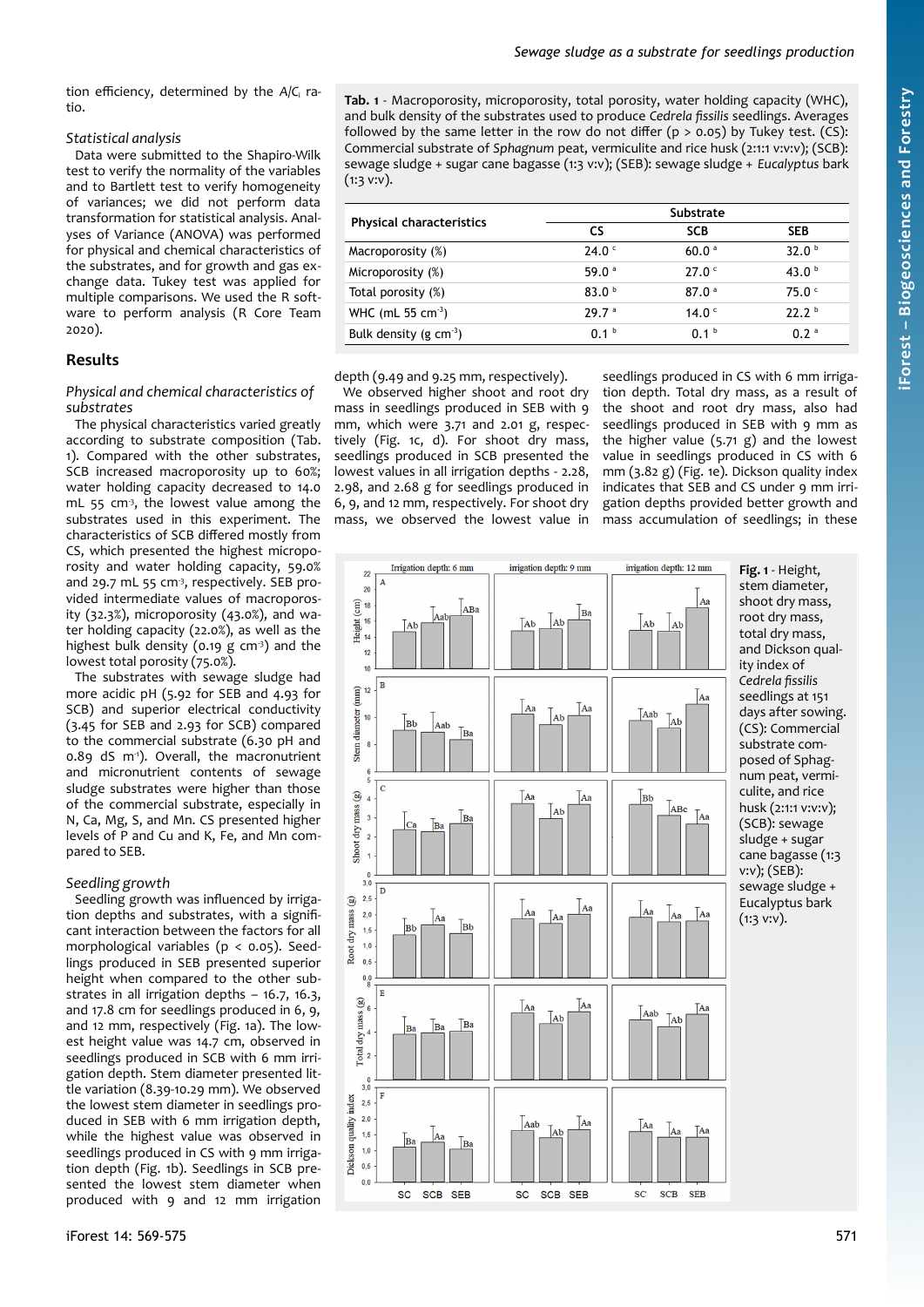<span id="page-3-1"></span>**Fig. 2** - Stomatal conductance (*g*s), transpiration (*E*), intracellular carbon concentration (*C*i), carboxylation efficiency (*A*/*C*i), and water use efficiency (WUE) of *Cedrela fissilis* seedlings at 151 days after sowing. (CS): commercial substrate composed of Sphagnum peat, vermiculite, and rice husk (2:1:1 v:v:v); (SCB): sewage sludge + sugar cane bagasse (1:3 v:v); (SEB): sewage sludge + Eucalyptus bark (1:3 v:v).



treatments. Seedlings DQI were 1.70 and 1.68, respectively ([Fig. 1](#page-2-1)f).

#### *Gas exchange*

We observed an increase in photosynthetic carbon assimilation (*A)* for seedlings produced in CS associated with the increase in irrigation depth – 2.26, 2.89, and

3.23  $\mu$ mol CO<sub>2</sub> m<sup>2</sup> s<sup>-1</sup> for 6, 9, and 12 mm ([Fig. 2](#page-3-1)). For seedlings in SEB, a decrease in *A* was associated with the increase in irrigation depth, with values varying from 3.23 to 2.28 µmol  $CO<sub>2</sub>$  m<sup>2</sup> s<sup>-1</sup> in seedlings produced under 6 and 12 mm. Seedlings in SCB presented intermediate values of *A*, which varied between 2.45 and 2.75  $CO<sub>2</sub>$  m<sup>2</sup> s<sup>-1</sup>. A

was the only photosynthetic variable that presented statistical interaction between both substrates and irrigation depths.

There was a similar tendency among seedlings produced in all substrates when regarding these variables, which did not present differences among substrates. Analyzing differences in irrigation depths, the higher value for  $g_s$  was obtained in seedlings produced with 12 mm irrigation depth (0.173 mol  $H_2O$  m<sup>2</sup> s<sup>-1</sup>), and the lower value was obtained in seedlings produced with 6 mm irrigation depth (0.048 mol  $H_2O$  m<sup>2</sup> s<sup>-1</sup> – [Fig. 2](#page-3-1)). Transpiration varied from 0.804 to 1.88 mol  $H_2O$  m<sup>-2</sup> s<sup>-1</sup> in seedlings produced with 6 mm and with 12 mm irrigation depth, respectively ([Fig. 2\)](#page-3-1).

There was little variation in the intracellular *C*<sup>i</sup> [\(Fig. 2](#page-3-1)) and *C*/*C*i, indicating that variations in substrate characteristics and irrigation depths did not sufficiently alter these variables. With increased irrigation depths, WUE reduced significantly, indicating that increased irrigation depths promote greater water loss by plants to produce the same amount of biomass. The highest WUE was obtained in seedlings produced with 6 mm irrigation depth  $[1.94 \mu]$  µmol CO<sub>2</sub> (mol H<sub>2</sub>O)<sup>1</sup>], and the lowest WUE was obtained in seedlings produced with 12 mm irrigation depth  $[0.90 \mu$ mol CO<sub>2</sub> (mol H<sub>2</sub>O)<sup>-1</sup>. For stomatal conductance (*g*s), transpiration (*E*), intracellular C (*C*i), carboxylation efficiency (*C*/*C*i), and water use efficiency (WUE), there was not interaction between factors, and differences were significant only for irrigation depths ([Fig. 3\)](#page-3-0).

# **Discussion**

#### *Physical and chemical characteristics of substrates*

<span id="page-3-0"></span>The close relationship between substrate porosity and the availability of air and water for plant root system growth highlights the importance of these characteristic, associated with water management, for forest seedling production (Pascual et al. 2018). The addition of *Eucalyptus* bark to sewage sludge increased microporosity, and the addition of sugarcane bagasse increased macroporosity ([Tab. 1](#page-2-0)). Organic compounds, such as sewage sludge, have high density and, consequently, low total porosity (Raviv 2013), but we observed that the addition of structuring materials

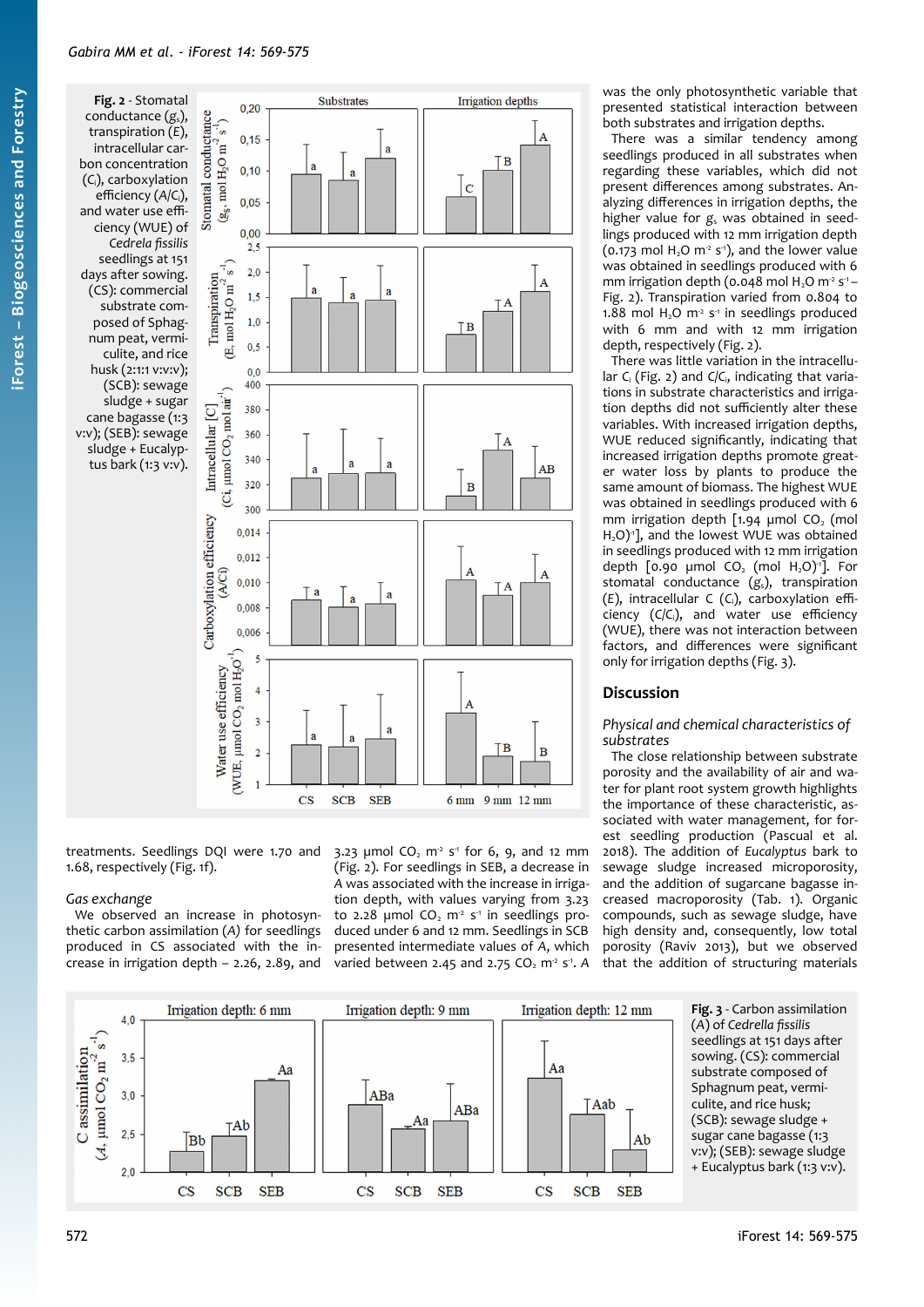into the composting process made these materials suitable for seedling production, as displayed in [Fig. 1](#page-2-1), [Fig. 2,](#page-3-1) and [Fig. 3](#page-3-0).

In our experiment, substrates with different characteristics were obtained as a function of the constituent materials. The appearance of the particles that compose them, such as size and shape, is one of the main factors that directly affect the arrangement of mixtures (Fermino et al. 2018). The water holding capacity of a substrate is the result of these characteristics and is important for establishing water management in seedling production, as it determines water drainage after irrigation. Among the substrates used in this study, only SBC presented a reduced value for this characteristic, probably due to the fibrous character of sugarcane bagasse. The adequate physical characteristics of substrates to produce forest seedlings can vary according to several factors such as the species needs, type of packaging, propagation form, and management adopted in the nursery must be considered (Fornes & Belda 2019, Gabira et al. 2020b).

The chemical characteristics of substrates were also influenced by the materials of which they were composed. The substrate SEB presented high levels of Ca, Mg, Na, K, B, and Fe ([Tab. 2\)](#page-4-0), which can be explained by the high concentration of these nutrients in *Eucalyptus* bark (Salvador et al. 2016). High N contents, observed mainly on SCB, are important to regulate other nutrients uptake and interactions necessary for plants growth (Hu & Chu 2020). Adding sewage sludge to the substrates enhanced nutrients and organic matters content in SEB and SCB according to previous studies (Guerrini & Trigueiro 2004, De Abreu et al. 2017, Gabira et al. 2020a). The higher P content observed in SC (33.33 mg L<sup>1</sup>) is due to the addition of simple superphosphate  $(P, O<sub>5</sub>)$  by the substrate manufacturer.

The pH of organic substrates used for seedling production should be around neutrality, between 5.0 and 6.0, for better availability of nutrients (Taiz et al. 2014). Thus, all the substrates used in this experiment match the recommendations. Substrate pH directly affects the mobility and availability of ions and, when outside the indicated range, nutrient deficiency or toxicity may occur (Pascual et al. 2018). The electrical conductivity (EC) results were similar to those obtained by Guerrini & Trigueiro (2004) for substrates with different proportions of sewage sludge. EC is related to the total amount of soluble salts in the saturated extract of the substrates; high EC values are expected in organic composts and can affect root growth (Raviv 2013). However, values outside this standard may not impair the growth of seedlings of certain species, as observed in this study with *C. fissilis*.

#### *Seedling growth*

Studies conducted in nurseries are based on morphological or physiological variables <span id="page-4-0"></span>**Tab. 2** - Nutrient concentration (N, P, K, Ca, Mg, S, Na, B, Cu, Fe, Mn, Zn), pH and electrical conductivity of the substrates used to produce seminal seedlings of *Cedrela fissilis*. Averages followed by the same letter in the row do not differ ( $p > 0.05$ ) by Tukey test. (CS): Commercial substrate of *Sphagnum* peat, vermiculite, and rice husk (2:1:1 v:v:v); (SCB): sewage sludge + sugar cane bagasse (1:3 v:v); (SEB): sewage sludge + *Eucalyptus* bark (1:3 v:v).

| <b>Nutrients</b>           | <b>Substrates</b>   |                     |                     |  |
|----------------------------|---------------------|---------------------|---------------------|--|
|                            | <b>CS</b>           | <b>SCB</b>          | <b>SEB</b>          |  |
| N (mg $L^{-1}$ )           | 0.66c               | 2.53 <sup>a</sup>   | 1.84 <sup>b</sup>   |  |
| P (mg $L^{-1}$ )           | 33.33 <sup>a</sup>  | 1.33 <sup>b</sup>   | 1.33 <sup>b</sup>   |  |
| K (mg $L^{-1}$ )           | 93.07 $b$           | 55.73 $C$           | 159.07 <sup>a</sup> |  |
| Ca $(mg L1)$               | $23.67$ $\degree$   | 386.67 $b$          | 613.33 $a$          |  |
| $Mg$ (mg L <sup>-1</sup> ) | 49.00 <sup>c</sup>  | 98.00 <sup>b</sup>  | 138.67 $a$          |  |
| S (mg $L^{-1}$ )           | 146.67 <sup>b</sup> | 560.00 <sup>a</sup> | 580.00 <sup>a</sup> |  |
| Na (mg $L^1$ )             | 24.56 <sup>c</sup>  | 34.90 <sup>b</sup>  | 50.23 $a$           |  |
| B (mg $L^{-1}$ )           | 0.07 <sup>b</sup>   | 0.06 <sup>b</sup>   | 0.15 <sup>a</sup>   |  |
| Cu (mg $L^1$ )             | 0.18 <sup>a</sup>   | 0.10 <sup>b</sup>   | 0.11 <sup>b</sup>   |  |
| Fe (mg $L^1$ )             | 1.33 <sup>b</sup>   | 0.90C               | 2.47 <sup>a</sup>   |  |
| Mn (mg $L^{-1}$ )          | 0.51 <sup>c</sup>   | 4.21 $b$            | 6.07 <sup>a</sup>   |  |
| Zn (mg $L^1$ )             | 0.69 <sup>b</sup>   | 2.36 <sup>a</sup>   | 0.44C               |  |
| рH                         | 6.30 <sup>a</sup>   | 4.93 $c$            | 5.92 <sup>b</sup>   |  |
| EC $(dS m-1)$              | 0.89 <sup>b</sup>   | 2.93 <sup>a</sup>   | 3.45 <sup>a</sup>   |  |

to determine seedling quality, however, it is important to relate seedlings characteristics to its survival after planting in the field (Grossnickle & MacDonald 2018, Stuepp et al. 2020). The variables most used to determine forest seedlings' quality are height and stem diameter because the measurement is simple, fast, and non-destructive (Ivetić et al. 2016). The correlation with Dickson Quality Index also shows height and stem diameter as important indicators of seedling quality (Madrid-Aispuro et al. 2020). In this study, we obtained satisfactory values of these variables for all treatments, especially for seedlings produced in SEB.

Bortolini et al. (2017) recorded a maximum height of 22.2 cm in seedlings growing in substrates with sewage sludge 90 days after sowing. This result agrees with those obtained in our study (23.0 cm in seedlings produced in SEB under 12 mm irrigation depth). Taller plants have an advantage in areas with vegetation competing for light; however, tall seedlings can have a higher sensitivity to wind and rain when growth is not accompanied by an increase in stem diameter (Grossnickle & MacDonald 2018). Also Bueno et al. (2020) produced taller plants under higher irrigation depths. However, we observed that seedling height depended mainly on substrate characteristics, which was not evaluated by the authors.

Stem diameter was also influenced by substrates, although all the substrates allowed the growth of seedlings with an adequate diameter for outplanting, similar to those obtained by Navroski et al. (2016). Stem diameter is considered the best morphological attribute to forecast field growth, especially because it correlates with seedling weight and root system size (Stuepp et al. 2020). Ivetić et al. (2016) highlight that this morphological characteristic well correlates with initial growth in the field, although it is unable to predict seedlings' survival.

Regardless of irrigation depths, SEB provided seedlings with the largest amount of dry mass, although seedlings produced using 6 mm irrigation depth presented lower values than seedlings produced in SCB. Other studies using sugarcane bagasse and sewage sludge as substrate obtained better morphological characteristics of *Eucalyptus* and *Peltophorum dubium* seedlings growing under adequate irrigation depths (Gabira et al. 2020a, Manca et al. 2020, Silva et al. 2020a). The lower total porosity values of SEB may have hindered the growth of the root system of seedlings under a low irrigation depth, making it difficult for water to go beyond the superficial region of the tube. Maximum growth is achieved when the allocation to photosynthetic tissues is maximized, although it must be considered that dry mass importance lies not only in the photosynthetic process but also in nutrient storage and during photosynthesis (Bravo Baeza et al. 2019, Kumarathunge et al. 2019).

Bueno et al. (2020) observed that increasing water supply can fail in improving seedlings development, which suggests the importance to know the requirements of the species during seedling production. If low water volumes are applied diregarding the proper maintenance of water in the container, stomata may close at higher temperatures, impairing photosynthesis and, consequently, plants growth and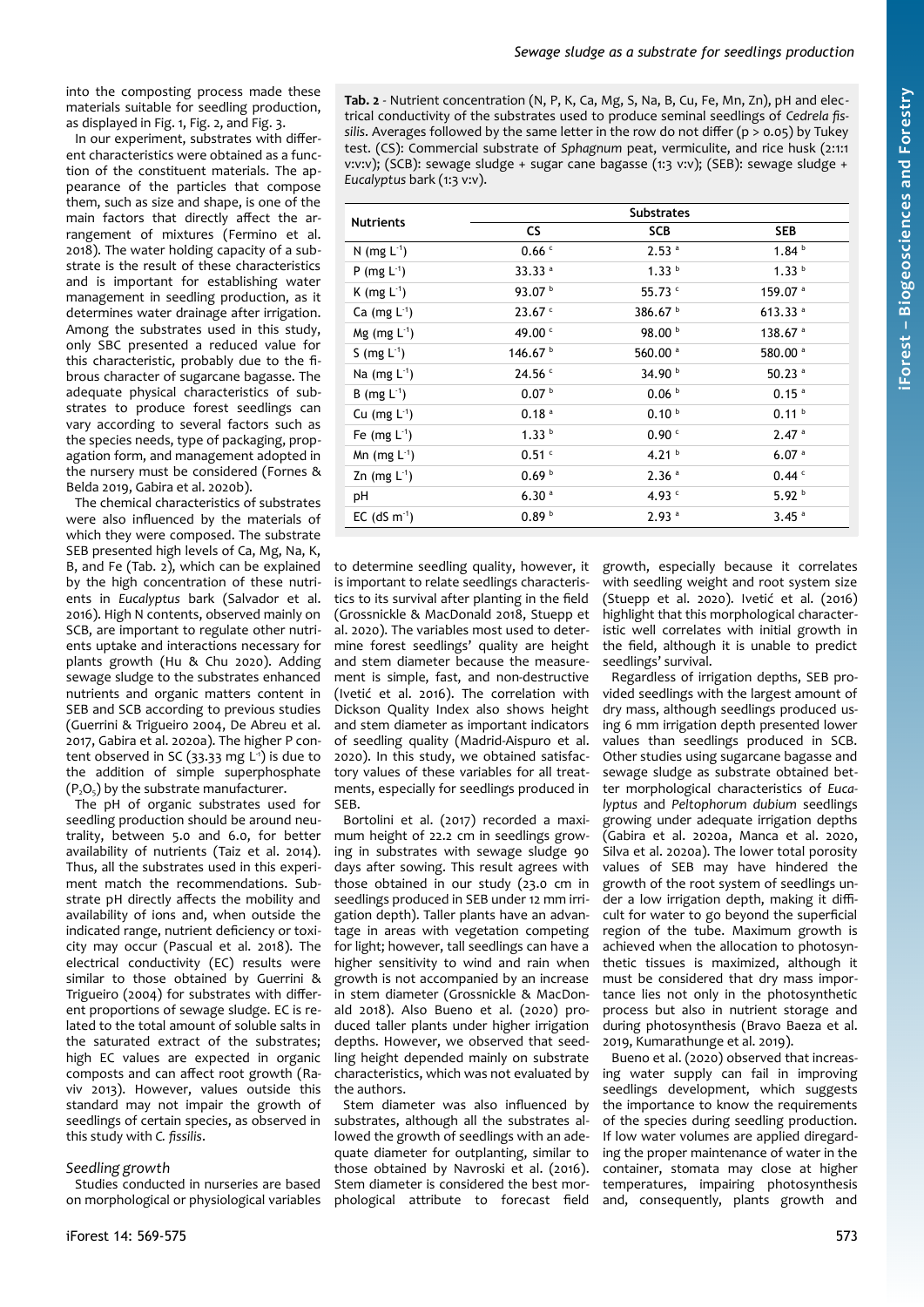biomass accumulation (Taiz et al. 2014). Higher irrigations can increase nutrients leaching, and reduce water and nutrient use efficiency, as observed by Silva et al. (2020b) in tropical species.

Root system quality determines seedlings' ability to produce new roots quickly, defining the velocity with which they fix to the soil and grow soon after planting (Khanal et al. 2018). Root dry mass is related to higher survival and growth potential because they are required for the absorption and transport of water and nutrients from the soil to the shoot (Grossnickle & MacDonald 2018). The appearance of particles that compose the substrates, such as size and shape, is one of the main factors that affect mixture arrangement and determines the space that the root system has to grow, especially in restricted volume containers (Fermino et al. 2018).

#### *Gas exchange*

Despite the practical importance of morphological measurements, physiological attributes have a major influence on planting performance. Physiological processes are strongly influenced by environmental conditions, and understanding these processes is central to predict adaptive responses to field conditions, producing seedlings capable of establishing and growing in the field (Salmon et al. 2020). We observed that irrigation depths provided different plant responses in each substrate regarding gas exchange. Photosynthesis is a balance of light energy absorbed and consumed by plant's metabolic sinks and is therefore very sensitive to environmental changes (Zhang et al. 2020).

The higher assimilation rates (*A*) allow species to maintain a competitive advantage over other plants at the post-establishment stage, as described by Le et al. (2019). Furthermore, the availability of water and air to the root system is very important for seedling growth, and substrates characteristics may provide these resources (Taiz et al. 2014). A reduction of *A* in seedlings produced under 9 and 12 mm in SEB may be associated with the bigger size seedlings reached at the production cycle end, indicating the need for a larger container or immediate planting.

With lower irrigation depths, stomatal conductance (gs) and transpiration (*E*) decreased. Bravo Baeza et al. (2019) obtained lower values of *g*<sup>s</sup> and *E* in *Cedrela odorata* subjected to dry periods, which reflected in a higher WUE efficiency, as confirmed by our results. These authors also state that g. is an important predictor of water use and carbon assimilation, limiting plant growth, as observed in our results. Stomatal closure is a common response to water stress, as well as high vapor pressure deficit values (Taiz et al. 2014). It justifies the higher *E* in plants with higher water availability detected in this study.

We observed that carbon assimilation (*C*i) values did not coincide with the alterations

of *g*<sup>s</sup> and *E*. It indicates that, despite the stomatal opening, there was no increase in CO2 input in leaves, which can be explained by changes in the photosynthetic apparatus due to water or nutrient availability for plants (Baron et al. 2013). Photosynthesis is not only related to stomatal limitations but also nonstomatal limitations, such as the diffusion of CO<sub>2</sub> from intercellular spaces to the chloroplasts and biochemical limitations to photosynthetic efficiency (Salmon et al. 2020). The availability of C within the mesophyll cells is one of the factors that regulate the C/C<sub>i</sub> ratio, increasing or reducing its carboxylase activity and *A* (Taiz et al. 2014).

Reflecting *A* and *E* values, water use efficiency (WUE) generally decreased as irrigation depths increased. We emphasize that not always the greatest WUE results in the greatest growth of seedlings, given that the assessment of gas exchange was carried out at the end of the production cycle. The increase in WUE is a preventive mechanism and immediate effect of water deficit related to *g*s, as also reported in *C. odorata* subjected to dry periods (Bravo Baeza et al. 2019). Water availability and its use is an important factor determining growth and photosynthesis because it relates to temperature in leaves, which directly affects gas exchange (Kumarathunge et al. 2019). That is why this parameter is very important for defining irrigation management in nurseries, and it is clear from our results that an increased amount of water applied to seedlings does not always proportionally result in seedlings' growth and gas exchange.

#### **Conclusion**

In this study, we evaluated the use of sewage sludge-base substrates for seedlings production to increase the sustainability of seedling production process. Our results of morphological and physiological characteristics demonstrated that the substrates used in our study was able to provide conditions needed to produce highquality seedlings of *Cedrela fissilis* Vell. The daily irrigation depth must be adequate to species needs and substrates characteristics, increasing irrigation depth in substrates with reduced water holding capacity.

#### **Acknowledgements**

Funding was provided by CAPES - Coordination of Improvement of Higher Education Personnel, Brazil (financing code 001), FAPESP - São Paulo State Research Foundation, Brazil (process: 2013/50413-0), and the *Ministère des Relations Internationales et de la Francophonie – Coopération Québec-Brésil* from Québec (Canada) obtained by MMG.

#### **References**

Baron D, Ferreira G, Rodrigues JD, Boaro CSF, Macedo AC (2013). Gas exchange, phisiological indexes and ionic accumulation in *Annona* *emarginata* (Schltdl.) H. Rainer seedlings in nutrients solution. Revista Brasileira de Fruticultura 35: 361-376. - doi: [10.1590/s0100-2945201](https://doi.org/10.1590/s0100-29452013000200005) [3000200005](https://doi.org/10.1590/s0100-29452013000200005)

Barstow M (2018). Cedrela fissilis. The IUCN Red List of Threatened Species 2018: e.T33928A680 80477. - doi: [10.2305/IUCN.UK.2018-1.RLTS.T339](https://doi.org/10.2305/IUCN.UK.2018-1.RLTS.T33928A68080477.en) [28A68080477.en](https://doi.org/10.2305/IUCN.UK.2018-1.RLTS.T33928A68080477.en)

- Bortolini J, Tessaro D, Gonçalves MS, Oro SR (2017). Sewage sludge and broiler litter component of substrates for seedling production *Cedrela fissilis* e *Anadenanthera macrocarpa* (Benth). Brenan. Scientia Agraria 18: 121-128. doi: [10.5380/rsa.v18i4.53698](https://doi.org/10.5380/rsa.v18i4.53698)
- Braga NCC, Severiano EC, Santos LS, Neto AR, Rodrigues TM, Lima JDP (2019). Production of sugarcane seedlings pre-sprouted in commercial and alternative substrates with by-products of the sugarcane industry. Ciências Agrárias 40: 33-48. - doi: [10.5433/1679-0359.2019v40n1p33](https://doi.org/10.5433/1679-0359.2019v40n1p33)
- Bravo Baeza NI, Osorio Vélez LF, Bravo Oviedo F, Martínez Bustamante E (2019). Survival, growth and photosynthesis analysis of native forest species established in the tropical dry forest in Antioquia, Colombia. Revista Facultad Nacional de Agronomia Medellin 72: 8751-8761. - doi: [10.15446/rfnam.v72n1.69575](https://doi.org/10.15446/rfnam.v72n1.69575)
- Bueno MM, Leles PSS, Abreu JFG, Santos JJS, Carvalho DF (2020). Water requirement and growth indicators of forest tree species seedlings produced with automated irrigation management. PLoS One 15 (11): e0238677. - doi: [10.1371/journal.pone.0238677](https://doi.org/10.1371/journal.pone.0238677)
- Chemetova C, Fabião A, Gominho J, Ribeiro H (2018). Range analysis of *Eucalyptus globulus* bark low-temperature hydrothermal treatment to produce a new component for growing media industry. Waste Management 79: 1-7. - doi: [10.1016/j.wasman.2018.07.019](https://doi.org/10.1016/j.wasman.2018.07.019)
- De Abreu AHM, Marzola LB, De Melo LA, Leles PSS, Abel ELS, Alonso JM (2017). Urban solid waste in the production of *Lafoensia pacari* seedlings. Revista Brasileira de Engenharia Agrícola e Ambiental 21: 83-87. - doi: [10.1590/1807-](https://doi.org/10.1590/1807-1929/agriambi.v21n2p83-87) [1929/agriambi.v21n2p83-87](https://doi.org/10.1590/1807-1929/agriambi.v21n2p83-87)
- Dumroese K, Landis T, Pinto J, Haase D, Wilkinson K, Davis A (2016). Meeting forest restoration challenges: using the target plant concept. Reforesta 1 (1): 37-52. - doi: [10.21750/refor.1.03.3](https://doi.org/10.21750/refor.1.03.3) Fermino MH, Araujo MM, Aimi SC, Turchetto F, Berghetti ALP, Zavistanovicz TC, Mieth P, Griebeler AM, Vilella JM (2018). Reutilization of residues as components of substrate for the production of *Eucalyptus grandis* seedlings. Cerne 24: 80-89. - doi: [10.1590/01047760201824022522](https://doi.org/10.1590/01047760201824022522) Fornes F, Belda RM (2019). Use of raw and acidified biochars as constituents of growth media
- for forest seedling production. New Forests 50: 1063-1086. - doi: [10.1007/s11056-019-09715-y](https://doi.org/10.1007/s11056-019-09715-y)
- Gabira MM, Silva RBG, Mateus CMD, Villas Bôas RL, Silva MR (2020a). Effects of water management and composted sewage sludge substrates on the growth and quality of clonal eucalyptus seedlings. Floresta 50: 1307-1314. - doi: [10.5380/rf.v50i2.62952](https://doi.org/10.5380/rf.v50i2.62952)
- Gabira MM, Walter LS, Brito GS, Schneider CR, Wendling I, Kratz D (2020b). Alternative substrates and containers for *Ilex paraguariensis* seedlings production. Acta Iguazu 9: 78-87. doi: [10.48075/actaiguaz.v9i4.25492](https://doi.org/10.48075/actaiguaz.v9i4.25492)

Georgin J, Franco DSP, Grassi P, Tonato D, Piccilli